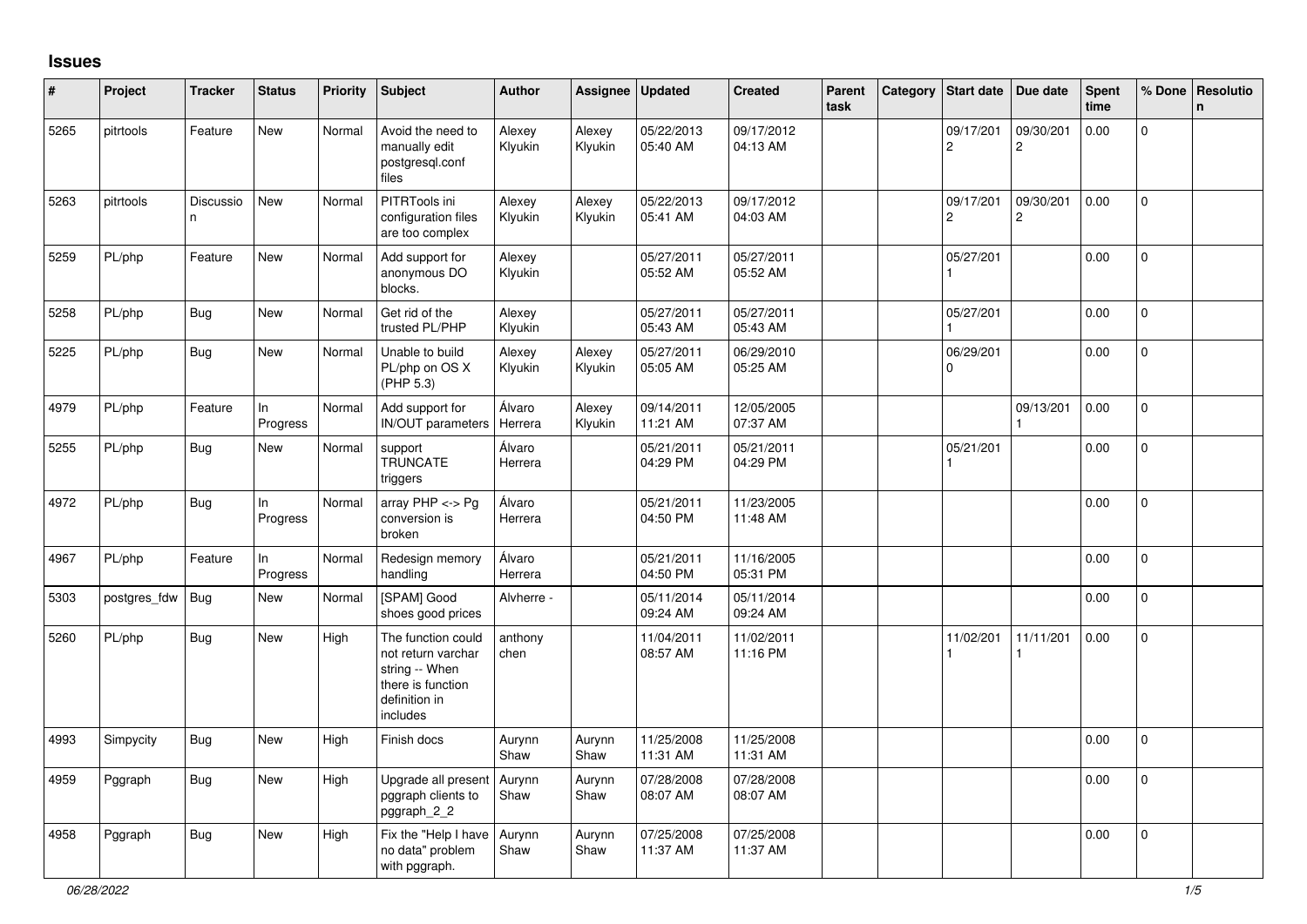| #    | Project | <b>Tracker</b> | <b>Status</b>  | <b>Priority</b> | <b>Subject</b>                                                 | <b>Author</b>  | Assignee       | Updated                | <b>Created</b>         | Parent<br>task | Category | Start date | Due date | <b>Spent</b><br>time | % Done         | Resolutio<br>n |
|------|---------|----------------|----------------|-----------------|----------------------------------------------------------------|----------------|----------------|------------------------|------------------------|----------------|----------|------------|----------|----------------------|----------------|----------------|
| 4956 | Pggraph | <b>Bug</b>     | New            | High            | dbrollup.py needs<br>to support pggraph<br>$2.2\,$             | Aurynn<br>Shaw | Aurynn<br>Shaw | 07/25/2008<br>08:02 AM | 07/25/2008<br>08:02 AM |                |          |            |          | 0.00                 | $\mathbf 0$    |                |
| 4954 | Pggraph | <b>Bug</b>     | New            | High            | pggraph_clients                                                | Aurynn<br>Shaw | Aurynn<br>Shaw | 07/25/2008<br>07:59 AM | 07/25/2008<br>07:59 AM |                |          |            |          | 0.00                 | $\pmb{0}$      |                |
| 4952 | Pggraph | Bug            | New            | High            | Help interface                                                 | Aurynn<br>Shaw | Aurynn<br>Shaw | 07/21/2008<br>10:40 AM | 07/21/2008<br>10:40 AM |                |          |            |          | 0.00                 | $\mathbf{0}$   |                |
| 4951 | Pggraph | Bug            | New            | High            | Document date<br>range behaviour                               | Aurynn<br>Shaw | Aurynn<br>Shaw | 07/21/2008<br>10:44 AM | 07/21/2008<br>10:38 AM |                |          |            |          | 0.00                 | 0              |                |
| 4950 | Pggraph | <b>Bug</b>     | New            | High            | Write unit tests                                               | Aurynn<br>Shaw | Aurynn<br>Shaw | 07/17/2008<br>05:02 PM | 07/17/2008<br>05:02 PM |                |          |            |          | 0.00                 | $\mathbf 0$    |                |
| 4949 | Pggraph | Bug            | New            | High            | Document<br>behaviour                                          | Aurynn<br>Shaw | Aurynn<br>Shaw | 07/21/2008<br>10:44 AM | 07/17/2008<br>04:59 PM |                |          |            |          | 0.00                 | 0              |                |
| 4948 | Pggraph | <b>Bug</b>     | New            | High            | in pggraph_table,<br>prevent crash if no<br>tables present     | Aurynn<br>Shaw | Aurynn<br>Shaw | 07/16/2008<br>09:42 PM | 07/16/2008<br>09:42 PM |                |          |            |          | 0.00                 | $\overline{0}$ |                |
| 4947 | Pggraph | <b>Bug</b>     | New            | High            | Do testing of data<br>arrays                                   | Aurynn<br>Shaw | Aurynn<br>Shaw | 07/16/2008<br>09:01 PM | 07/16/2008<br>09:01 PM |                |          |            |          | 0.00                 | $\mathbf{0}$   |                |
| 4945 | Pggraph | <b>Bug</b>     | New            | High            | Force all graphs to<br>abort if non-specific<br>data specified | Aurynn<br>Shaw | Aurynn<br>Shaw | 07/16/2008<br>10:14 PM | 07/15/2008<br>03:32 PM |                |          |            |          | 0.00                 | 0              |                |
| 4943 | Pggraph | Bug            | New            | Low             | <b>Future Planning</b><br>and Ideas                            | Aurynn<br>Shaw | Aurynn<br>Shaw | 07/16/2008<br>10:14 PM | 07/14/2008<br>11:32 AM |                |          |            |          | 0.00                 | 0              |                |
| 4940 | Pggraph | <b>Bug</b>     | New            | High            | Remove prefixes                                                | Aurynn<br>Shaw | Aurynn<br>Shaw | 07/14/2008<br>11:05 AM | 07/14/2008<br>11:05 AM |                |          |            |          | 0.00                 | $\mathbf 0$    |                |
| 4937 | Pggraph | Bug            | New            | High            | Modification of DB<br>Client code for date<br>ranges           | Aurynn<br>Shaw | Aurynn<br>Shaw | 07/16/2008<br>10:14 PM | 07/14/2008<br>10:45 AM |                |          |            |          | 0.00                 | 0              |                |
| 4936 | Pggraph | Bug            | New            | High            | Modify averaging<br>functions                                  | Aurynn<br>Shaw | Aurynn<br>Shaw | 07/14/2008<br>10:12 AM | 07/14/2008<br>10:11 AM |                |          |            |          | 0.00                 | $\mathbf 0$    |                |
| 4933 | Pggraph | Feature        | New            | Normal          | Feature requests,<br>pggraph                                   | Aurynn<br>Shaw | Aurynn<br>Shaw | 03/12/2008<br>12:44 PM | 03/12/2008<br>12:44 PM |                |          |            |          | 0.00                 | $\mathbf{0}$   |                |
| 4932 | Pggraph | Feature        | New            | Normal          | Have pggraph<br>directly access Wiki   Shaw<br>passwords       | Aurynn         | Aurynn<br>Shaw | 12/31/2007<br>10:28 AM | 12/31/2007<br>10:28 AM |                |          |            |          | 0.00                 | 0              |                |
| 4984 | PL/php  | Feature        | In<br>Progress | Normal          | Composite Type<br>Argument as table                            | bford -        |                | 05/21/2011<br>04:50 PM | 12/15/2005<br>03:38 AM |                |          |            |          | 0.00                 | 0              |                |
| 4926 | Pggraph | Feature        | New            | Normal          | insert/update/delete   bford -                                 |                | Aurynn<br>Shaw | 12/26/2007<br>12:26 PM | 08/20/2007<br>04:15 PM |                |          |            |          | 0.00                 | $\mathsf 0$    |                |
| 4914 | Pggraph | Feature        | In<br>Progress | Normal          | customer feedback                                              | bford -        | Aurynn<br>Shaw | 08/20/2007<br>02:37 PM | 03/19/2007<br>08:54 PM |                |          |            |          | 0.00                 | $\mathbf 0$    |                |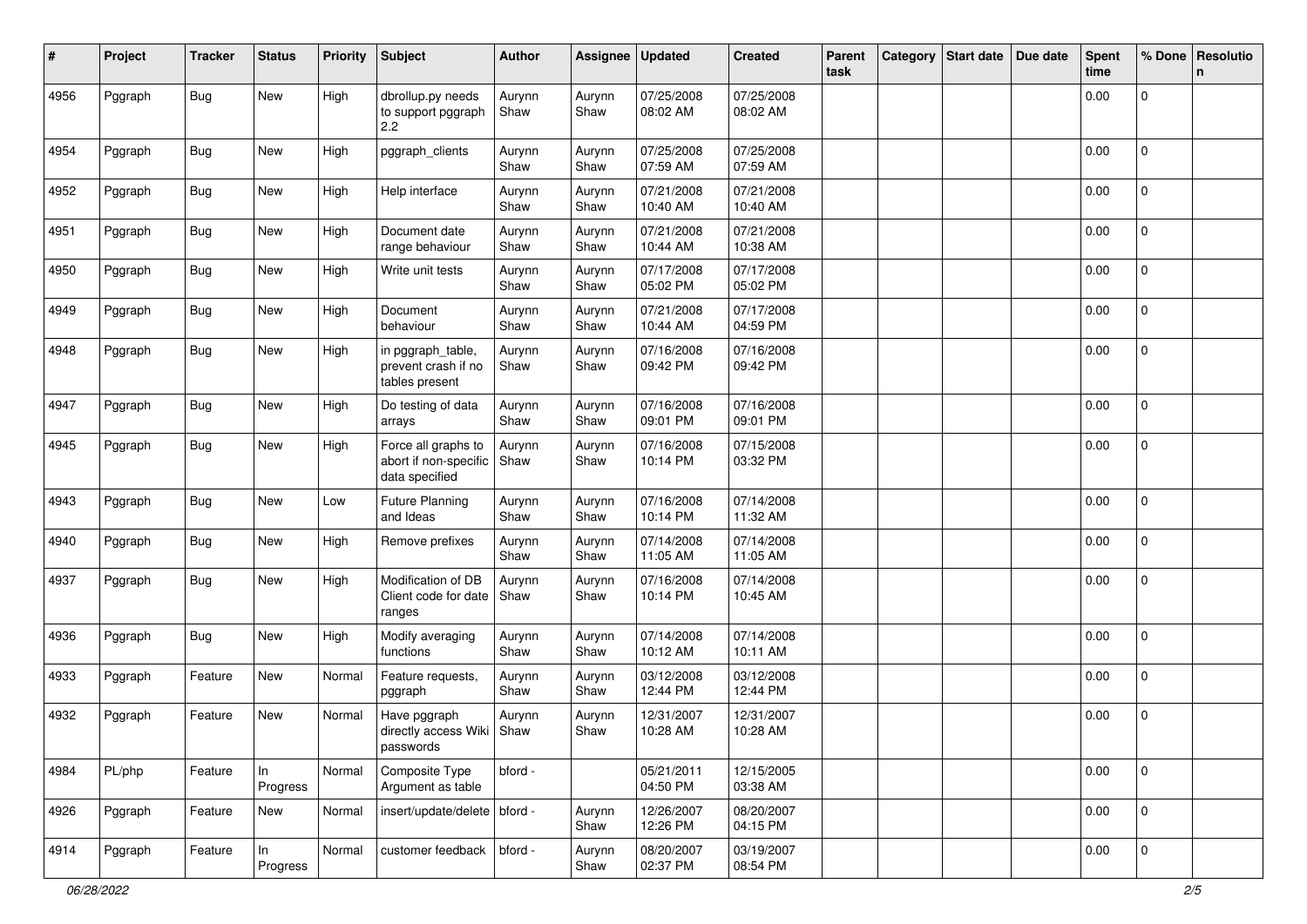| #    | Project             | <b>Tracker</b> | <b>Status</b>   | <b>Priority</b> | <b>Subject</b>                                                               | <b>Author</b>                              | Assignee         | <b>Updated</b>         | <b>Created</b>         | Parent<br>task | Category | <b>Start date</b> | Due date  | <b>Spent</b><br>time | % Done         | Resolutio<br>$\mathsf{n}$ |
|------|---------------------|----------------|-----------------|-----------------|------------------------------------------------------------------------------|--------------------------------------------|------------------|------------------------|------------------------|----------------|----------|-------------------|-----------|----------------------|----------------|---------------------------|
| 4908 | Pggraph             | Feature        | In<br>Progress  | Normal          | Table statistics<br>tablename                                                | bford -                                    | Aurynn<br>Shaw   | 08/20/2007<br>02:35 PM | 01/07/2007<br>07:26 PM |                |          |                   |           | 0.00                 | 0              |                           |
| 4901 | Pggraph             | Feature        | New             | High            | pggraph_table<br>doesn't list tables                                         | bford -                                    | Aurynn<br>Shaw   | 12/30/2008<br>01:56 PM | 12/29/2006<br>05:18 PM |                |          |                   |           | 0.00                 | $\mathbf 0$    |                           |
| 4873 | Odbcng              | Feature        | New             | High            | Win64 version                                                                | bford -                                    | bford -          | 07/23/2008<br>02:21 AM | 07/23/2008<br>02:21 AM |                |          |                   |           | 0.00                 | $\mathsf 0$    |                           |
| 4872 | Odbcng              | <b>Bug</b>     | New             | High            | ODBCng +<br><b>UNICODE</b>                                                   | bford -                                    | bford -          | 04/24/2008<br>08:55 AM | 04/24/2008<br>08:55 AM |                |          |                   |           | 0.00                 | $\mathbf{0}$   |                           |
| 4868 | Odbcng              | Feature        | New             | High            | Test environment                                                             | bford -                                    | bford -          | 11/28/2007<br>02:22 PM | 11/27/2007<br>08:48 PM |                |          |                   |           | 0.00                 | $\mathbf 0$    |                           |
| 4866 | Odbcng              | Feature        | New             | High            | please post test<br>cases                                                    | bford -                                    | bford -          | 11/16/2007<br>08:21 PM | 11/16/2007<br>08:21 PM |                |          |                   |           | 0.00                 | 0              |                           |
| 5350 | PL/php              | <b>Bug</b>     | New             | Normal          | Fwd: Telcel red                                                              | briana26c -                                |                  | 11/09/2018<br>09:47 PM | 11/09/2018<br>09:47 PM |                |          |                   |           | 0.00                 | $\mathbf{0}$   |                           |
| 5349 | PL/php              | <b>Bug</b>     | New             | Normal          | Telcel red                                                                   | briana26c -                                |                  | 11/04/2018<br>11:06 AM | 11/04/2018<br>11:06 AM |                |          |                   |           | 0.00                 | $\mathbf{0}$   |                           |
| 4925 | Pggraph             | Feature        | New             | Normal          | Allow graphing<br>specific intervals                                         | Darcy<br><b>Buskermole</b><br>n.           | Aurynn<br>Shaw   | 10/16/2007<br>10:28 AM | 07/03/2007<br>08:28 AM |                |          |                   |           | 0.00                 | 0              |                           |
| 4915 | Pggraph             | Feature        | In<br>Progress  | Normal          | insert time should<br>be timestamptz                                         | Darcy<br><b>Buskermole</b><br>$\mathsf{n}$ | Aurynn<br>Shaw   | 10/16/2007<br>09:45 AM | 03/21/2007<br>06:35 AM |                |          |                   |           | 0.00                 | 0              |                           |
| 4890 | Pggraph             | Feature        | ln.<br>Progress | Normal          | new report(s)                                                                | Darcy<br>Buskermole<br>$\mathsf{n}$        | Aurynn<br>Shaw   | 10/16/2007<br>10:20 AM | 09/25/2006<br>10:36 PM |                |          |                   |           | 0.00                 | $\mathbf{0}$   |                           |
| 4960 | Pggraph             | Bug            | New             | High            | pg error of<br>pggraph_2_2                                                   | Devrim<br>Gunduz                           | Aurynn<br>Shaw   | 12/30/2008<br>09:09 AM | 12/30/2008<br>09:09 AM |                |          |                   |           | 0.00                 | $\overline{0}$ |                           |
| 4931 | Pggraph             | Feature        | New             | Normal          | Develop a nagios<br>plugin for pggraph<br>checks                             | Devrim<br>Gunduz                           | Aurynn<br>Shaw   | 12/18/2007<br>07:24 PM | 12/18/2007<br>07:24 PM |                |          |                   |           | 0.00                 | $\mathbf 0$    |                           |
| 5328 | pitrtools           | <b>Bug</b>     | New             | High            | threaded_rsync.py:<br>--delete-excluded<br>causes all files to<br>be deleted | Eric<br>Worden                             |                  | 01/17/2017<br>10:48 AM | 01/17/2017<br>10:48 AM |                |          | 01/17/201         |           | 0.00                 | $\overline{0}$ |                           |
| 5339 | postgresql-sn<br>ap | Task           | New             | Normal          | Explore tracks<br>feature                                                    | Ivan<br>Lezhnjov                           | Ivan<br>Lezhnjov | 06/09/2017<br>03:47 AM | 06/09/2017<br>03:47 AM |                |          | 06/09/201         | 06/16/201 | 0.00                 | $\mathbf 0$    |                           |
| 5340 | postgresql-sn<br>ap | Task           | New             | Normal          | Change package<br>name                                                       | Ivan<br>Lezhnjov                           | Ivan<br>Lezhnjov | 08/02/2017<br>11:44 PM | 08/02/2017<br>11:44 PM |                |          | 08/02/201         | 08/04/201 | 0.00                 | $\overline{0}$ |                           |
| 5321 | postgresql-sn<br>ap | Task           | <b>New</b>      | Normal          | Make postgres a<br>systemd daemon                                            | Ivan<br>Lezhnjov                           |                  | 10/28/2016<br>06:34 AM | 10/28/2016<br>06:34 AM |                |          | 10/28/201<br>6    |           | 0.00                 | 0              |                           |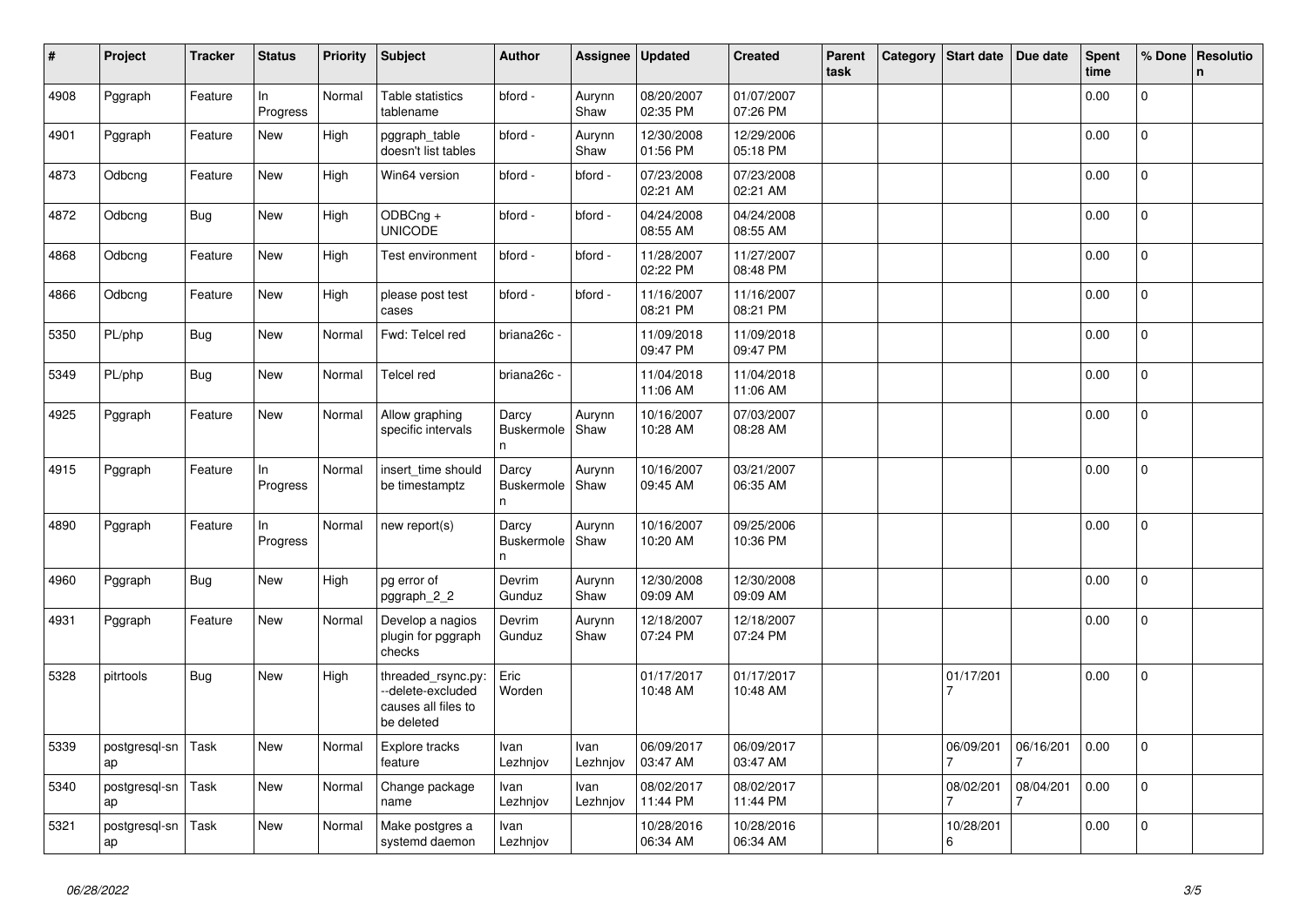| $\#$ | Project             | <b>Tracker</b>  | <b>Status</b>  | Priority | <b>Subject</b>                                                    | <b>Author</b>             | Assignee               | <b>Updated</b>         | <b>Created</b>         | <b>Parent</b><br>task | Category | Start date            | Due date | <b>Spent</b><br>time | % Done         | Resolutio<br>$\mathbf n$ |
|------|---------------------|-----------------|----------------|----------|-------------------------------------------------------------------|---------------------------|------------------------|------------------------|------------------------|-----------------------|----------|-----------------------|----------|----------------------|----------------|--------------------------|
| 5291 | postgres_fdw        | <b>Bug</b>      | <b>New</b>     | Normal   | Great watches at<br>cut-prices                                    | Jkawasaki                 |                        | 04/11/2014<br>07:30 AM | 04/11/2014<br>07:30 AM |                       |          |                       |          | 0.00                 | $\Omega$       |                          |
| 5317 | postgres fdw        | Bug             | <b>New</b>     | Normal   | Jonie Bittenbender                                                | Jonie<br>Bittenbende      |                        | 01/26/2016<br>10:56 PM | 01/26/2016<br>10:56 PM |                       |          |                       |          | 0.00                 | $\mathsf{O}$   |                          |
| 5331 | postgresgl-sn<br>ap | <b>Bug</b>      | <b>New</b>     | Normal   | PgBackRest                                                        | Joshua<br><b>Drake</b>    |                        | 02/10/2017<br>09:56 AM | 02/10/2017<br>09:56 AM |                       |          |                       |          | 0.00                 | $\Omega$       |                          |
| 5327 | postgresgl-sn<br>ap | Feature         | In<br>Progress | Normal   | New snap<br>packages to be<br>created                             | Joshua<br><b>Drake</b>    | Ivan<br>Lezhnjov       | 12/13/2016<br>08:36 AM | 12/09/2016<br>07:11 AM |                       |          | 12/09/201<br>6        |          | 0.00                 | 40             |                          |
| 5256 | PL/php              | Discussio<br>n. | <b>New</b>     | Normal   | Creating a PL/php<br>distribution                                 | Joshua<br><b>Drake</b>    |                        | 05/26/2011<br>01:44 PM | 05/21/2011<br>06:36 PM |                       |          | 05/21/201             |          | 0.00                 | $\mathbf{0}$   |                          |
| 5306 | pitrtools           | Feature         | Feedback       | Normal   | Reimplementation<br>of queue                                      | Joshua A.<br><b>Drake</b> | Joshua<br><b>Drake</b> | 11/13/2014<br>10:12 AM | 05/13/2014<br>12:58 PM |                       |          | 05/13/201<br>4        |          | 0.00                 | 0              |                          |
| 5316 | postgres_fdw        | Bug             | New            | Normal   | (no subject)                                                      | Julieta<br>Clubb          |                        | 01/18/2016<br>04:11 AM | 01/18/2016<br>04:11 AM |                       |          |                       |          | 0.00                 | $\Omega$       |                          |
| 5345 | postgres fdw        | Bug             | <b>New</b>     | Normal   | Follow-up                                                         | Karen<br>Edwards          |                        | 11/28/2017<br>03:16 PM | 11/28/2017<br>03:16 PM |                       |          |                       |          | 0.00                 | $\overline{0}$ |                          |
| 5312 | postgres fdw        | Bug             | New            | Normal   | <b>AutoDesk Users</b>                                             | Kina<br>Lawrence          |                        | 03/09/2015<br>07:36 AM | 03/09/2015<br>07:36 AM |                       |          |                       |          | 0.00                 | $\mathbf 0$    |                          |
| 5000 | Simpycity           | <b>Bug</b>      | New            | Urgent   | Automatic Rollback<br>Fix.                                        | Lacey<br>Powers           | Aurynn<br>Shaw         | 04/29/2009<br>11:22 AM | 04/29/2009<br>11:22 AM |                       |          |                       |          | 0.00                 | $\overline{0}$ |                          |
| 5292 | postgres_fdw        | Bug             | <b>New</b>     | Normal   | [SPAM] Good<br>shoes good prices                                  | Ladyregina                |                        | 04/11/2014<br>02:06 PM | 04/11/2014<br>02:06 PM |                       |          |                       |          | 0.00                 | $\Omega$       |                          |
| 5326 | postgres fdw        | <b>Bug</b>      | <b>New</b>     | Normal   | <b>Ubuntu Users</b><br>Email List                                 | Melony<br>Scheid          |                        | 11/15/2016<br>07:03 AM | 11/15/2016<br>07:03 AM |                       |          |                       |          | 0.00                 | $\Omega$       |                          |
| 5315 | pitrtools           | Feature         | New            | Normal   | cmd standby: Data<br>Directory vs.<br>Configuration<br>Directory? | Michael<br>Vitale         | Michael<br>Vitale      | 05/14/2015<br>03:57 PM | 05/14/2015<br>03:57 PM |                       |          | 05/14/201<br>5        |          | 0.00                 | 0              |                          |
| 5236 | PL/php              | Feature         | <b>New</b>     | Normal   | pg_raise to PHP<br>Object                                         | Moisés P.<br>Sena         |                        | 07/29/2010<br>11:08 AM | 07/29/2010<br>11:07 AM |                       |          | 07/29/201<br>$\Omega$ |          | 0.00                 | $\Omega$       |                          |
| 5235 | PL/php              | Feature         | <b>New</b>     | Normal   | SPI Object and not<br>function                                    | Moisés P.<br>Sena         |                        | 07/29/2010<br>10:48 AM | 07/29/2010<br>10:48 AM |                       |          | 07/29/201<br>$\Omega$ |          | 0.00                 | $\overline{0}$ |                          |
| 5301 | postgres_fdw        | <b>Bug</b>      | New            | Normal   | My husband loves<br>Jacob & Co                                    | Postgres<br>fdw           |                        | 05/08/2014<br>03:17 AM | 05/08/2014<br>03:17 AM |                       |          |                       |          | 0.00                 | $\overline{0}$ |                          |
| 5257 | postgres.js         | Support         | <b>New</b>     | Normal   | method to catch<br>error on<br>connection?                        | <b>Rick</b><br>Harding    |                        | 05/26/2011<br>09:15 AM | 05/26/2011<br>09:15 AM |                       |          | 05/26/201             |          | 0.00                 | $\overline{0}$ |                          |